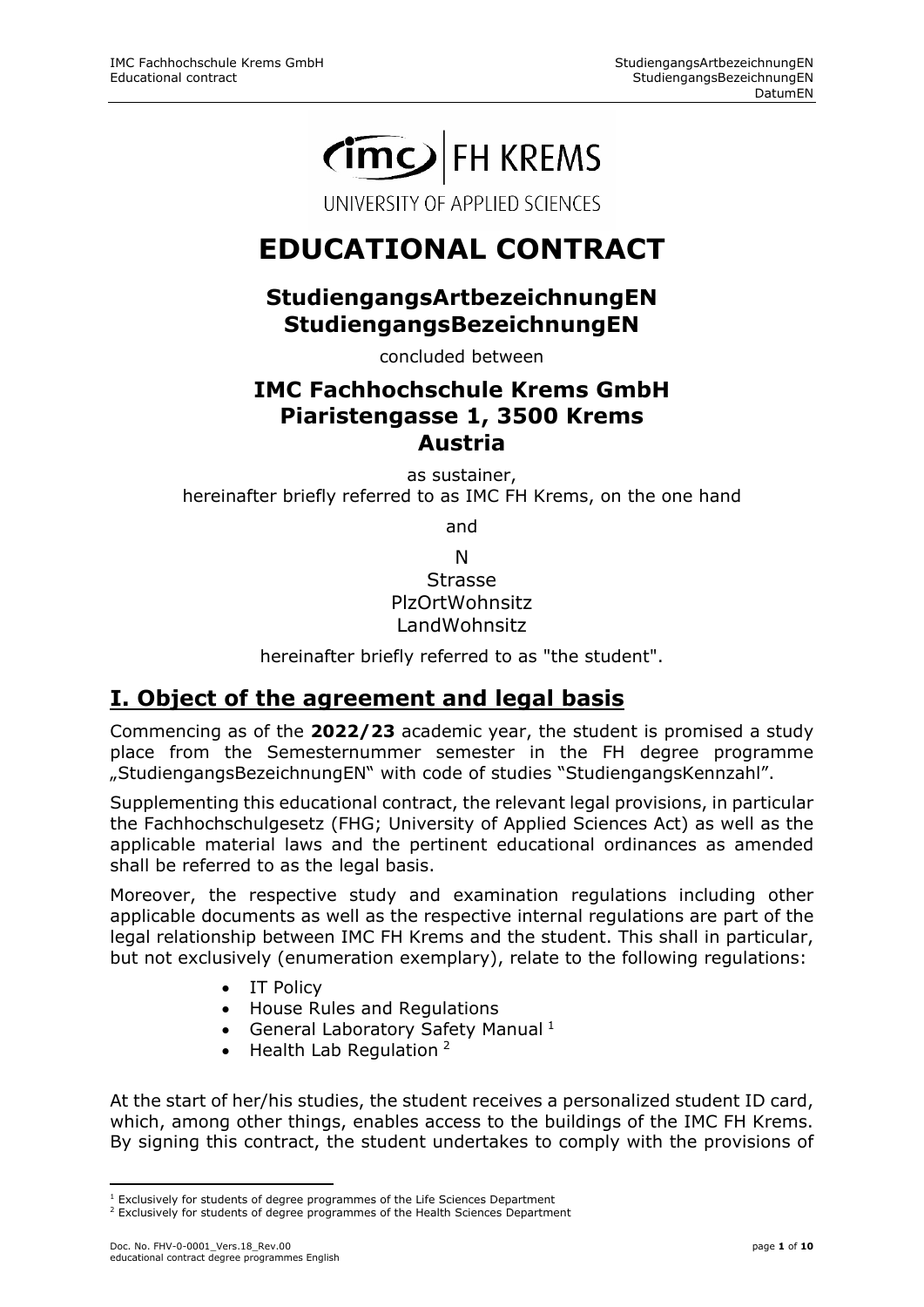the document "CARD ADMINISTRATION - LEAFLET" which is brought to the attention of the student on the eDesktop and represents an integral part of the "House rules and Regulations" and thus of this contract.

All laws and rules are binding upon IMC FH Krems and upon the student in equal measure. For this reason, the statutory sources are made known to the students from the beginning of their studies on the internal eDesktop (Intranet).

These contractual bases may be subject to amendments that become binding upon the present contractual relationship at the time of their taking effect. Amendments of the contractual bases have no influence whatsoever on the validity of the educational contract.

## **II. Rights and obligations of IMC FH Krems**

IMC FH Krems undertakes to provide the following services and/or agrees upon the following particularities in providing the same:

1) The FH degree programme will be conducted at least until expiry of the prescribed programme duration according to the applicable provisions in the Fachhochschulgesetz (FHG; University of Applied Sciences Act). During said period, IMC FH Krems undertakes to provide study-specific teaching, proper university routines as well as appropriate premises and conditions for studying for the students to be able to complete their studies within the proposed programme duration.

IMC FH Krems expressly reserves the right to make any necessary adaptations in the course of the studies that may become necessary for reasons for which IMC FH Krems is not responsible. Such reasons may include, but are not limited to, cases of force majeure, restrictions due to a pandemic situation or similar serious reasons. Such adaptations are also possible due to changes or new regulations in applicable laws or ordinances. In such cases, IMC FH Krems will inform the students about the necessary adaptations as soon as possible.

At the beginning of their studies, all students receive a student ID card that also constitutes their access authorisation to the building.

- 2) IMC FH Krems will issue to the student a record of academic accomplishment in the form of a semester certificate for each semester completed. Upon successful completion of the entire degree programme, IMC FH Krems will issue to the student a final certificate as well as a diploma incl. diploma supplement.
- 3) IMC FH Krems further undertakes to transmit the statistical data to be collected from the students under the *Fachhochschulgesetz* (FHG, in particular the *Bildungsdokumentationsgesetz*/act governing educational documentation) to the competent bodies.
- 4) The student agrees to accept e-mails, text messages and telephone messages or contacting by telephone, if any, from IMC FH Krems and/or any affiliated companies, and such acts of communication may include both advertising material and mere informative material (§ 174 TKG, telecommunications act).

#### **III. Rights and obligations of the student**

1) The student undertakes to ensure proper academic performance as required by the FH degree programme within the scope of applicable study and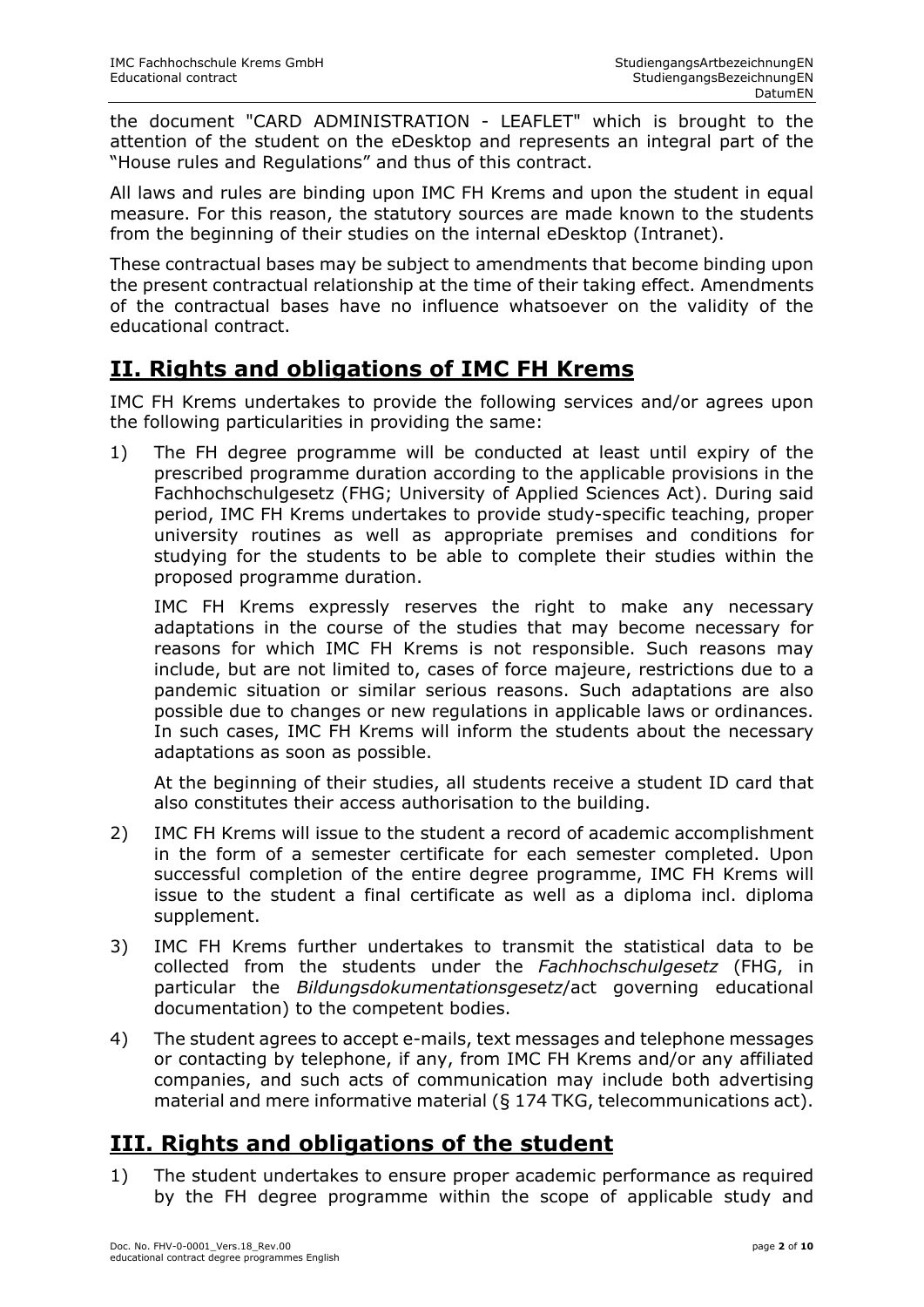examination regulations including all other applicable guidelines. The student will be informed about said regulations at the beginning of the academic year in each case. The student further undertakes to ensure proper academic performance abroad if this is mandatorily provided for in the curriculum of the respective degree programme (internship, special seminar weeks etc.).

2) The student undertakes to observe the instructions of the director of the FH degree programme as well as those of the individual lecturers, to the extent that they relate to manners as well as compliance with academic standards and to the contents of the courses and the requirements of the internship. Any complaints against decisions made by the degree programme management shall be addressed to the Academic Board.

With a view to completing the studies in a spirit of cooperation, students are expected to actively and positively contribute to the courses.

- 3) The student shall be obliged to regularly inform him/herself about dates and notices on the respective pages of eDesktop and/or also in e-mails on her/his own initiative. In order to ensure the functionality of the internal Systems the student shall further be obliged to create herself/himself an IMC-E-Mail-Address on the platform provided by the IMC FH Krems, to use and to regulary check this address for messages and information.
- 4) The student undertakes to attend the courses on the premises in person or to participate in electronically conducted courses, according to applicable study and examination regulations or according to other individual instructions of the head of the academic board or the study programme director.
- 5) The student undertakes to observe deadlines and examination dates.
- 6) Part-time Bachelor students undertake to provide evidence of their professional activity to the extent required under the curriculum until completion of the studies, if such professional activity is meant to be credited.
- 7) To the extent that there is compulsory attendance for any course, said compulsory attendance may be undercut by students' representatives according to the *Hochschülerinnen- und Hochschülerschaftsgesetz* (HSG 2014), in addition to any existing rules concerning exemptions from compulsory attendance, to the extent provided for under § 31 para. 6 HSG 2014.
- 8) The student undertakes to treat the inventory made available by IMC FH Krems with care and to observe the applicable regulations and safety provisions. Any damage caused by the student shall immediately be reported by him/her to the management of the FH degree programme.

The student shall further undertake to observe the rules and guidelines (as amended in each case) indicated in Item I. of this agreement and published on the website and on the Intranet (eDesktop) for the duration of the entire degree programme.

The student shall be liable for violations of the above-mentioned guidelines. In case of unauthorized and improper use, the management shall reserve the right to revoke the right of use to the IT infrastructure made available to the students or to take any other appropriate measures.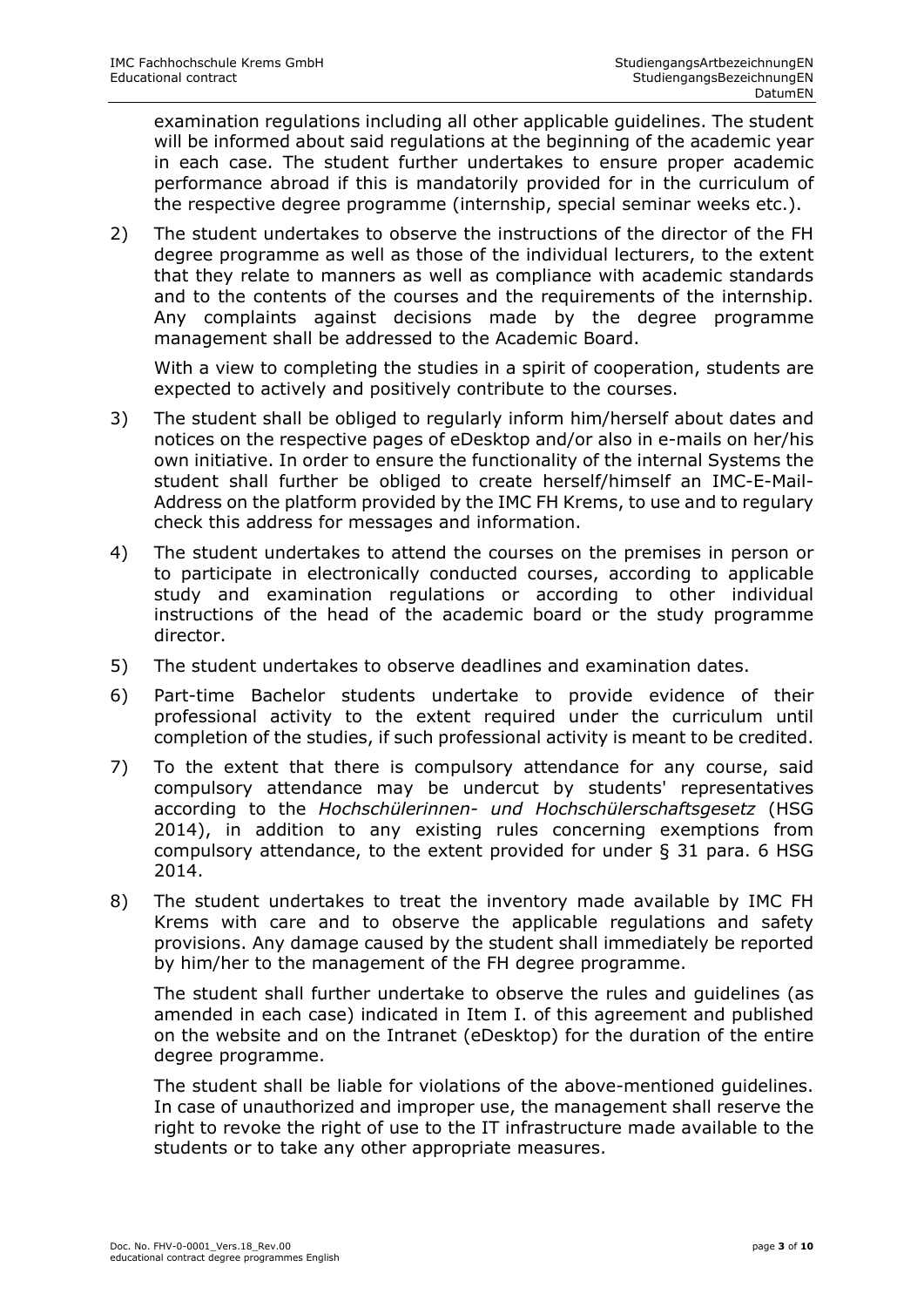- 9) The student undertakes to notify her/his personal statistical data to be collected under the federal act on documentation within the educational system. Changes to such data shall also be notified without being requested to do so. The student further undertakes to comply with the applicable legal regulations, in particular also with any applicable vaccination obligation. The student shall provide IMC FH Krems with the relevant evidence in accordance with the applicable laws, ordinances and internal regulations.
- 10) The logo used by IMC FH Krems is protected by trademark law and must not be used by students for any other than internal study-related purposes (presentations, documents for lectures, ...). Prior to sending any documents to third parties (e.g. surveys etc.) which include the logo of the IMC FH Krems, the student has to obtain the consent of the Marketing Department. However, even if permission is granted, it has to be clearly evident, that the document originates from the student and not from the IMC FH Krems. Prior to any use of the logo for other purposes than mentioned above the approval by the management must be obtained, in any case.
- 11) The student undertakes to keep confidential all trade secrets of IMC FH Krems on the one hand, and of research and cooperation partners of IMC FH Krems on the other hand, that she/he comes to know about due to studying at IMC FH Krems (e.g. by participating in research projects) or due to participating in committees or working groups, and not to pass them on to any third parties. Circumstances which the student has become familiar with in the course of her/his internship must also be kept secret. All obligations of secrecy and confidentiality shall survive termination of this educational contract without restriction.
- 12) In case that IMC FH Krems provides the student with adequate clothing for laboratory exercises and practical courses carried out at the IMC FH Krems, the costs incurred must also be reimbursed by the student to IMC FH Krems.
- 13) In case that within the scope of the studies a compulsory internship and/or compulsory clinical laboratory must be passed, the student shall strictly observe the provisions in the guidelines for the organisation and completion of the internship (of the respective degree programme) as amended in each case. Supplements to the educational contract, if required, shall be signed by the student before commencing the clinical laboratory.
- 14) The student shall comply on her/his own responsibility with all regulations and requirements (e.g. compulsory vaccinations for trainees in the patientcentered areas), which potential internship institutions demand prior to providing a position for a mandatory internship due to the respective curriculum. She/He has to abide by these regulations of the institutions and shall provide them with the respective verification documents. Internship institutions in the healthcare sector usually require, among other things, proof of a valid immunisation against COVID-19 before the start of the internship. The details of the required proof or documents depend on the legal or internal clinic regulations applicable at the specific time of the internship. The IMC FH Krems accepts no responsibility for delays or failures in studies due to the student's non-compliance with these regulations or her/his failure to provide the required verification.
- 15) Accidents that have occurred within the scope of the degree programme or in the course of a practical training in connection with the study programme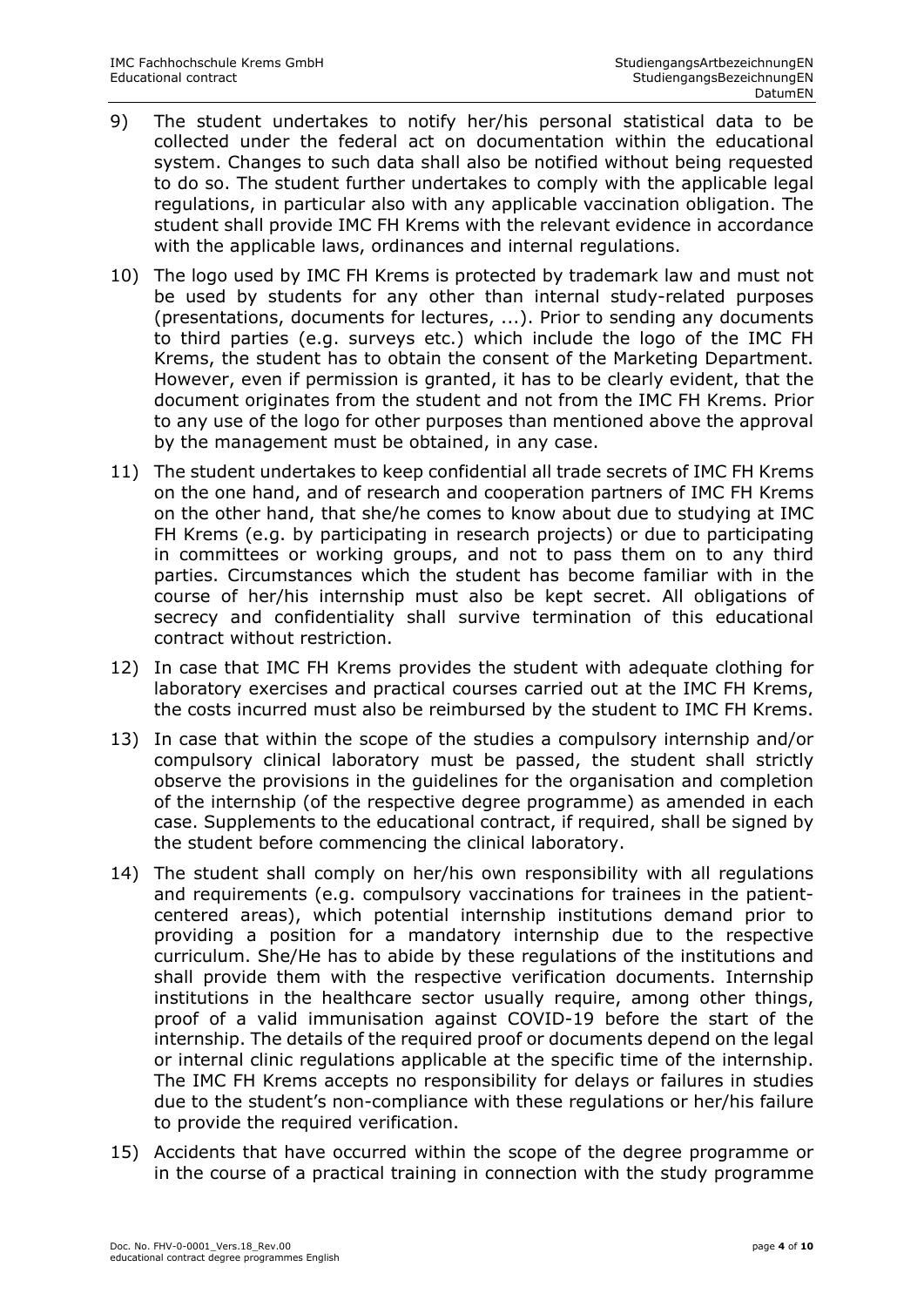shall be reported by the student to IMC FH Krems without any unnecessary delay.

- 16) In case of a pregnancy or should a student be in the nursing phase it is in the sole responsibility of the student to inform the study programme director so that the IMC FH Krems is able to take all necessary safety measures in the context of internships and other practical exercises, examinations and lectures. In particular, the access to and all activities on the laboratory premises is prohibited in case of pregnancy as well as during nursing for safety reasons. If the student does not report an actual pregnancy or the fact that she is in the nursing phase, IMC FH Krems assumes no responsibility for any health consequences for mother and child that will or may arise as a result of participation in research projects or in the context of other practical activities, lectures or examinations.
- 17) In case of any questions or concerns regarding her/his studies every student shall be entitled to contact the ombudsman's office for students at the Federal Ministry of Education, Science and Research in addition to the internally competent bodies responsible at the IMC FH Krems.

## **IV. Data protection provisions**

All information to be communicated to the students in accordance with the provisions of the General Data Protection Regulation (GDPR) is provided by the Data Protection Declaration of the IMC FH Krems. This Data Protection Declaration can be found at <https://www.fh-krems.ac.at/>en/data-protection/ and forms an integral part of this educational contract.

In case the student in connection with her/his studies, a specific project or a scientific paper uses, stores or processes any personal data (videos, pictures or any other personal data) of third parties in any other way, the following regulations shall apply:

- 1) The student shall keep confidential any data and processing results and shall use it solely in connection with and for the purpose of the academic activity, the data were committed for. She/He shall return the data exclusively to the IMC FH Krems and pass the data to third parties only upon written order or approval by the IMC FH Krems. Any use of the data to the student's own purposes shall also require such a written approval.
- 2) The student declares that under no circumstances will she/he store, use, edit or transmit these data in any other way and particularly she/he will not pass the data to any unauthorized persons.
- 3) In case the student stores the data on her/his own storage medium she/he declares to undertake sufficient security measures according to the General Data Protection Regulation and to prevent disorderly use of data and access by unauthorized persons.
- 4) The student shall take care of the technical and organizational prerequisites to enable the IMC FH Krems to comply with the obligations according to the General Data Protection Regulation towards the data subject within the legal deadlines.
- 5) After completion of the project or the scientific paper, the data were committed for, the student shall return any processing results and documents containing personal data to the IMC FH Krems or delete them as agreed to or carry on storing them and keeping them safe from unauthorized access upon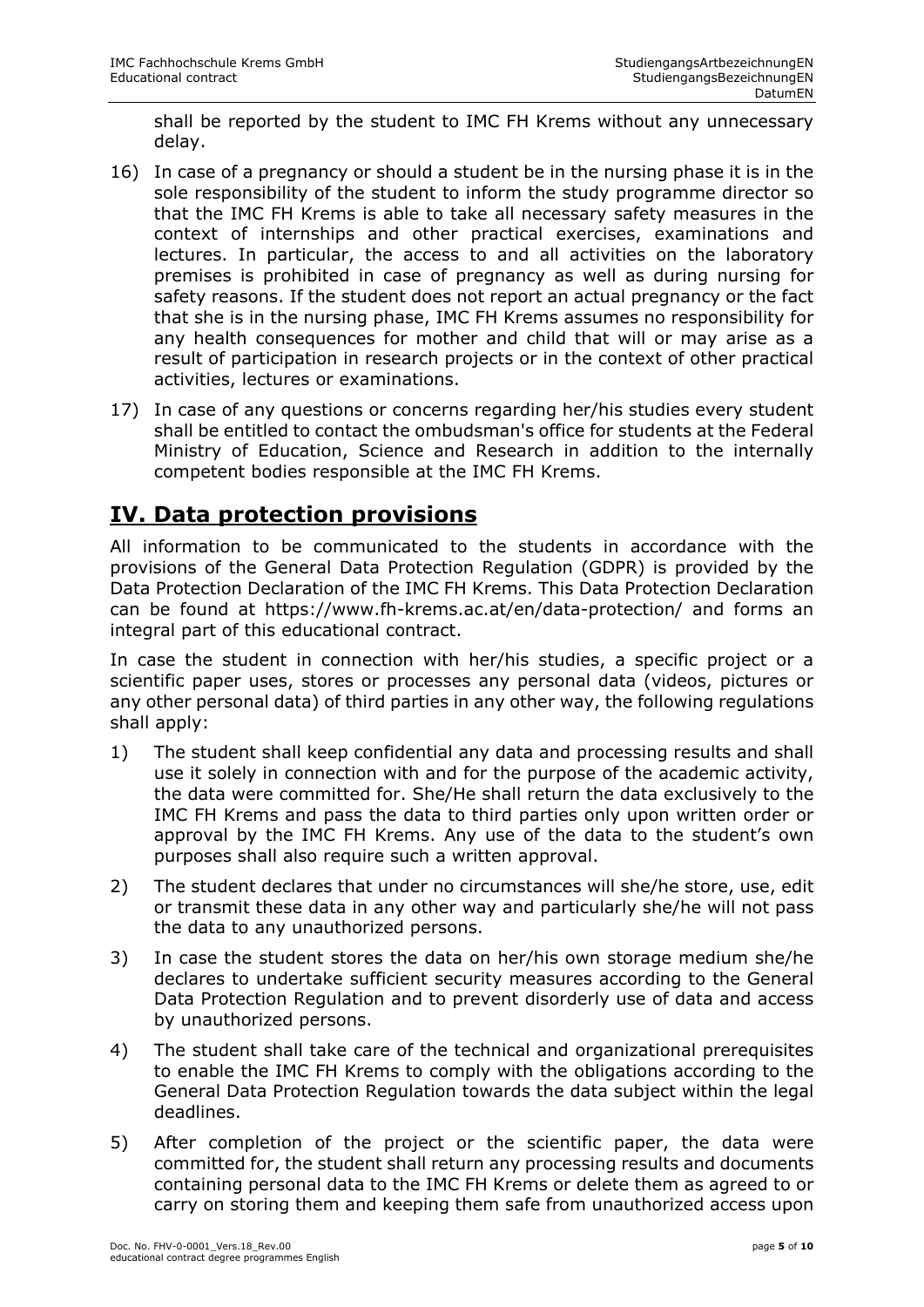the order of the IMC FH Krems. In any case, as soon as the data are no longer required to complete the academic activity they were committed for, they have to be deleted or returned by the student to the IMC FH Krems without undue delay.

6) With regard to the use of the data that the IMC FH Krems has committed to the student the IMC FH Krems reserves the constant right of inspection and supervision of all data processing facilities. The student shall provide the IMC FH Krems with all information required to ensure and to supervise the compliance with the regulations set out in this contract.

## **V. Leave from studies**

Any leave from studies shall be applied for in writing with the director of the FH degree programme in accordance with the provisions of the *Fachhochschulgesetz* as amended. The reasons for the leave from studies and the intended continuation of the studies shall be substantiated or shall be plausible. The decision on the application shall take into account urgent personal, health- or job-related reasons. While on leave, the student cannot take any examinations. See also the relevant provisions in the study and examination regulations of IMC FH Krems in this respect.

According to § 14 FHG, no examinations can be taken and therefore no courses can be completed during the leave from studies. Accordingly, both the education contract and the enrolment are suspended for the duration of the leave from studies and no tuition fees (see item VII.) are levied. The collection of the ÖH membership fees according to item VIII. is governed by the respective applicable legal provisions and the regulations of the Austrian National Union of Students.

## **VI. Termination of the educational contract**

- 1) If in any new year a degree programme cannot take place due to the number of applicants being too low or for lack of accreditation by AQ Austria, or if continuation of the degree programme was prohibited by AQ Austria or is impossible for reasons which IMC FH Krems cannot be blamed for, IMC FH Krems shall be entitled to cancel the educational contract with immediate effect. In that case, the tuition fee already paid for the cancelled semester must be refunded to the student.
- 2) The student shall be entitled to terminate the educational contract without giving any reasons at any time. Termination of the contractual relationship shall be notified to the director of the FH degree programme in writing and shall take effect upon receipt and/or from any later date indicated in said notification.

As of termination of the educational relationship, the student shall no longer be entitled to attend the lectures and courses and to use the facilities as well as the service functions of IMC FH Krems. All equipment, books, keys and other material provided by IMC FH Krems shall be returned promptly upon termination of the educational contract. As regards reimbursement of the tuition fee, Item VII/3 shall apply. If no good and important reason is given, the tuition fee shall not be reimbursed.

3) IMC FH Krems may exclude the student from continuing her/his studies, in particular if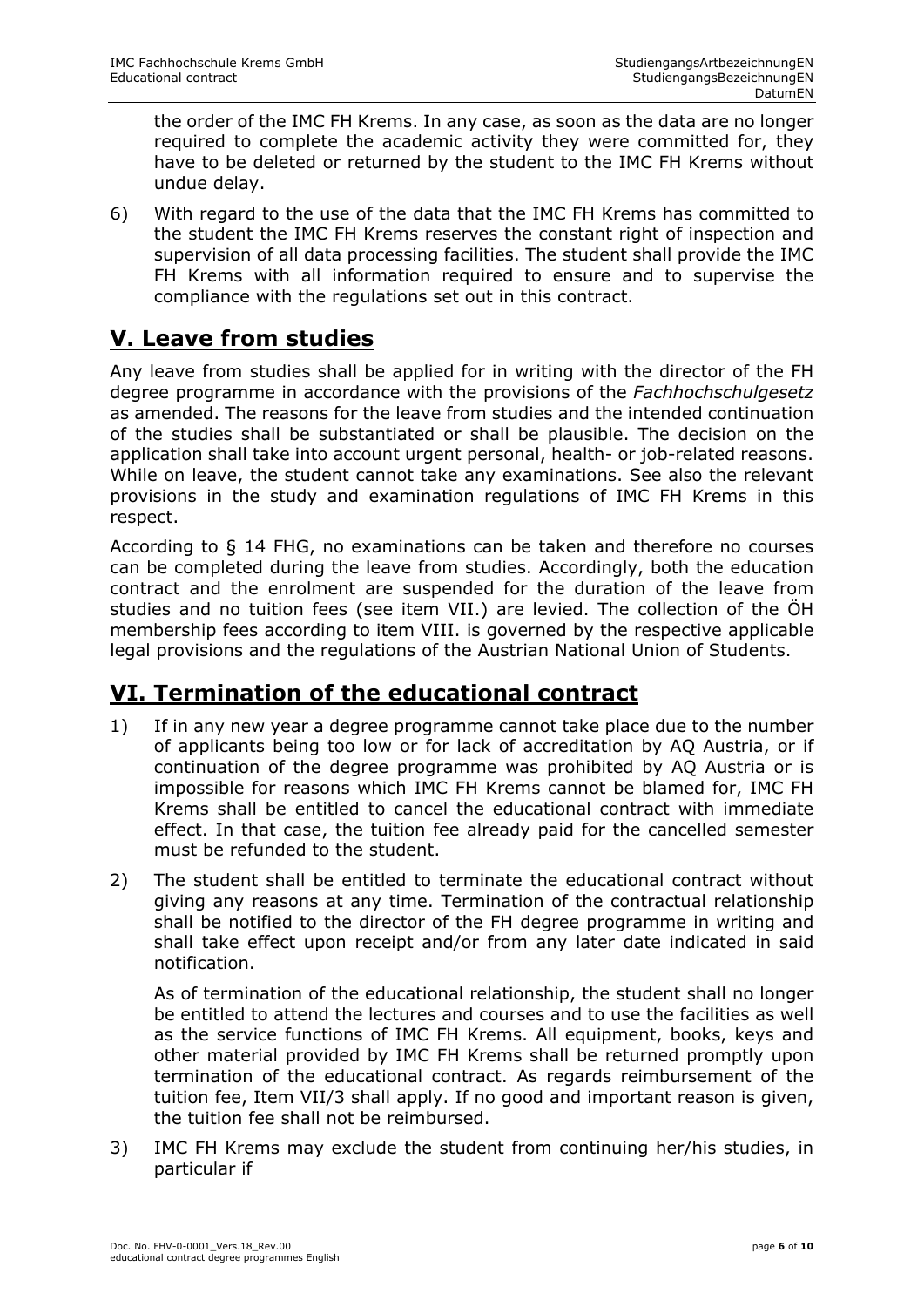- a) the student violates the present agreement (incl. other applicable regulations and/or guidelines as amended in each case) as well as general academic standards
- b) the student fails to pass the examinations within the prescribed periods and to observe the prescribed deadlines and additional respites
- c) the student fails to appear, without excuse and for no reasons, for the lectures and courses or refuses or misses participation in electronically conducted courses to an extent exceeding the measure provided for in the study and examination regulations, and if she/he disturbs the progress of studies or other students in their studies through her/his conduct
- d) the student fails to remit her/his tuition fees in time or after receiving a corresponding reminder at the latest
- e) the student was repeatedly convicted of plagiarism when writing scientific papers or within the scope of a final paper (Master's thesis) during her/his studies
- f) on account of any serious breach of the student's duties, IMC FH Krems cannot reasonably be expected to maintain the contractual relationship
- g) the student commits any serious contractual violation (e.g. criminal acts or copyright infringements, violation against justified instructions, defamatory statements ...)
- h) the student fails to comply with the regulations of an internship institution regarding a mandatory internship according to the respective curriculum or if she/he fails to provide the internship institution with the required verification according to Item III/14 which makes the continuation of studies impossible

This list is not exhaustive but illustrative. Other reasons not indicated here, but equally serious are explicitly reserved. IMC FH Krems shall demonstrably threaten the student with exclusion due to any of the above-stated items a),  $(b)$ ,  $c)$ ,  $d)$  and  $e)$  once.

- 4) The educational contract shall expire through successful completion of studies, the student dropping out for lack of academic success (e.g. negative evaluation of last possible repeat examination), failure to provide complete evidence of the entrance requirements within the legal period (e.g. lack of proof of higher education entrance qualification or failure to pass supplementary or admission examinations) or termination of studies on the part of the student. In case the student does not resume her/his studies within the determined period after a leave from studies in accordance with Item VI. this educational contract shall also expire automatically without any notice of termination being required. The same shall apply in the event that a student does not commence her/his studies at the scheduled time without prior termination of the contract or without informing IMC FH Krems.
- 5) The validity of this contract is subject to the condition precedent that the first prescribed tuition fee is paid within 14 days of the notification of payment by IMC FH Krems. If this tuition fee is not received by IMC FH Krems in due time, the acceptance shall lapse and the place shall be reallocated by IMC FH Krems without the student being entitled to any compensation or other legal claims whatsoever.

## **VII. Tuition fee**

1) The student undertakes to pay a tuition fee in the full amount of  $\epsilon$  0 within 14 days of the notification of payment by IMC FH Krems, before the beginning of any semester in each case (throughout the entire duration of studies). Said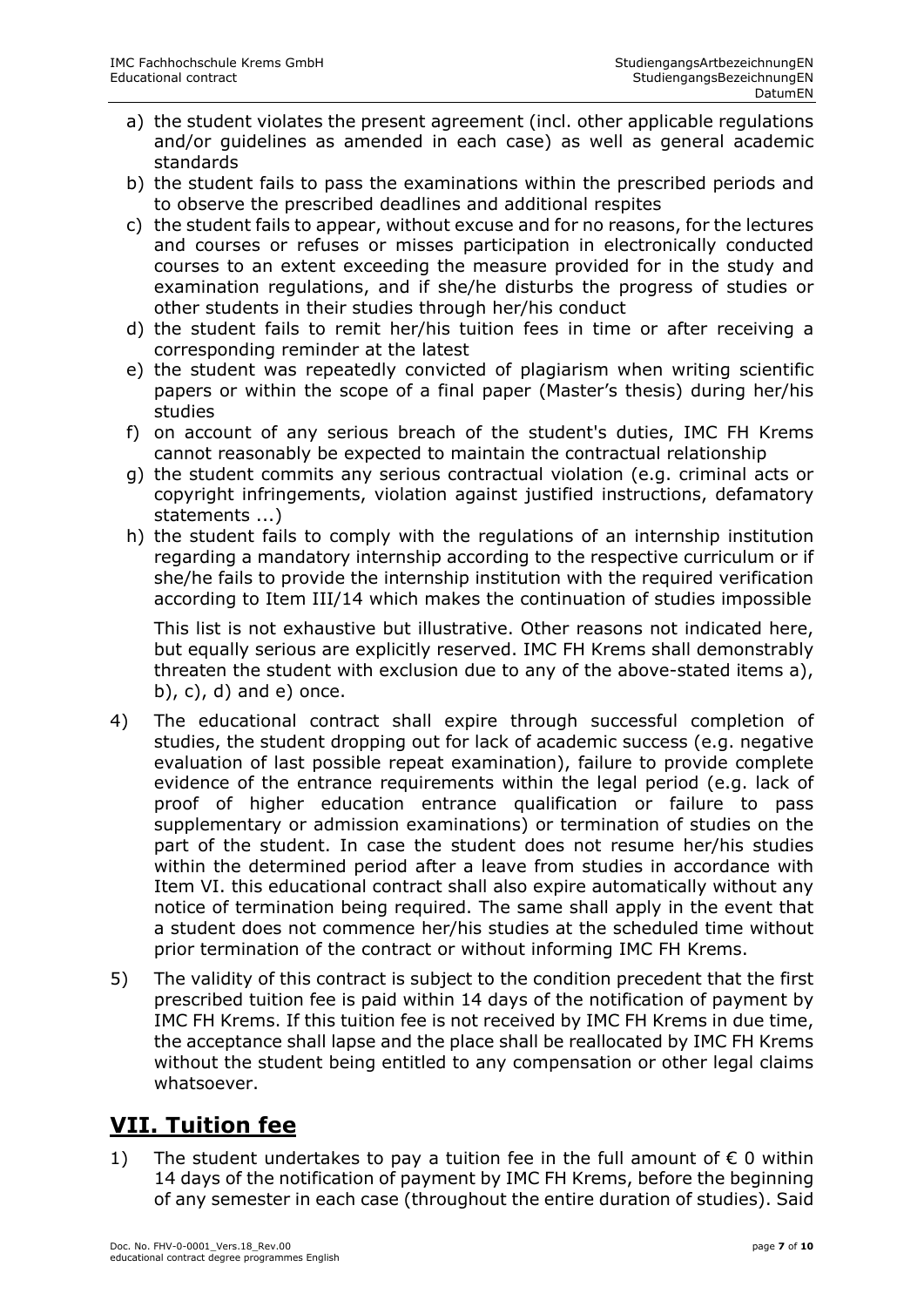tuition fee shall be paid for each semester enrolled until completion of studies or until removal of the student from the register of students. Even during any term abroad as well as during any internship, this tuition fee must be paid. Any banking charges (e.g. in case of foreign bank transfers) shall be at the expense of the student.

Full payment of the tuition fee shall be a prerequisite for taking up or continuing the studies (see VI/3 lit d and VI/5 above). If the legislator raises the tuition fee provided for in § 2 FHG, IMC FH Krems shall be entitled to increase the tuition fee in the same amount as the legislator.

- 2) Non-payment of the amount required within the period determined shall be deemed a serious violation of the present agreement (see VII/3).
- 3) If the registered student decides not to commence her/his studies, she/he shall give notice to the IMC FH Krems in writing by the 15<sup>th</sup> of August at the latest (decisive is the date of receipt by the IMC FH Krems) before the beginning of the semester. In case of timely written notification the tuition fee paid shall be reimbursed upon written request. In case of a delay or failure of the student to notify the IMC FH Krems the tuition fee paid shall not be reimbursed. Possible registration fees are explicitly exempted from reimbursement. If the educational contract is only concluded after the 15<sup>th</sup> of August prior to the planned start of studies, a refund of the tuition fee already paid in the event of a later cancellation is expressly excluded. Any separate legal rights of withdrawal remain unaffected.
- 4) Any costs actually incurred beyond the current regular operation of the degree programme will be settled individually between the student and IMC FH Krems. The costs incurred within the scope of excursions in Austria and abroad, in particular, shall constitute costs beyond the regular operation of the degree programme within the meaning of § 2 para. 4 FHG. Such costs (e.g. travel and accommodation costs) will accordingly be settled between IMC FH Krems and the student individually and in the amount actually incurred.

## **VIII. ÖH membership fee**

- 1) According to the Fachhochschulgesetz (§ 4 para. 10 FHG) membership in the Österreichische Hochschülerinnen- und Hochschülerschaft (Austrian students' association) is mandatory for students at universities of applied sciences.
- 2) Due to this mandatory membership provided for under the law, the management of IMC FH Krems is obliged to levy an ÖH membership fee for each semester, which is determined by Österreichische Hochschülerinnenund Hochschülerschaft for one semester in each case, provided that this fee has not already been paid for the respective semester due to parallel studies at another university. Said membership fee includes group accident and thirdparty liability insurance and is, where applicable, prescribed together with the tuition fee per semester. Non-payment of the amount required within the period determined shall be deemed a serious violation of the present agreement (see VI/3).
- 3) The full amount of said ÖH membership fees will be remitted by the management of IMC FH Krems to the ÖH for each semester at specified dates.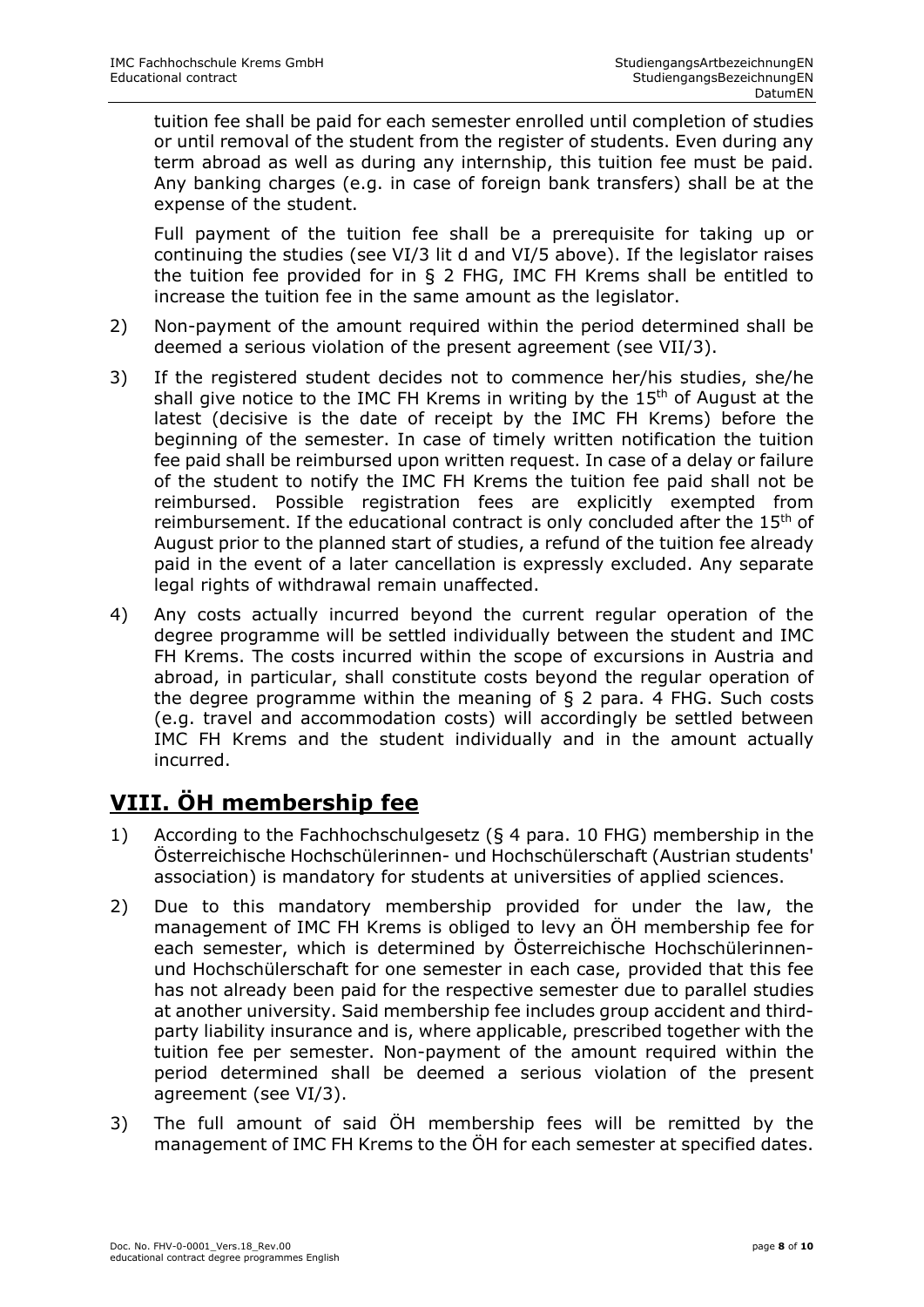4) Any claims for reimbursement of the ÖH membership fee on the part of the students shall be addressed directly to the Österreichische Hochschülerinnenund Hochschülerschaft.

## **IX. Liability regulations**

The student him/herself shall exclusively be liable for any damage the student causes to third parties during her/his studies and/or any internship, and she/he shall indemnify IMC FH Krems in this respect. This shall also apply, in particular, to damage caused to the provider of the internship within the scope of the student's activity, regardless of whether the damage results from a breach of duties of care, secrecy or other duties.

If the student does not report an actual pregnancy or the fact that she is in the nursing phase to the study programme director (see III/16), IMC FH Krems cannot be held liable for any health consequences for mother and child that will or may arise as a result of participation in research projects or in the context of other practical activities, lectures or examinations.

Any liability on the part of IMC FH Krems for damage incurred by third parties that was caused by a student shall be excluded. Any liability of the IMC FH Krems for damage suffered by the student or a third party that arise or could arise due to force majeure, i.e. in case of external, unavoidable and unpredictable events (e.g. natural disasters, strikes, attacks, epidemics or pandemics, ...) shall also be excluded. Any claims due to insurance policies that are contracted for or by the students shall remain unaffected. The relevant information is available on eDesktop in the "Leitfaden Versicherungen für Studierende" (guideline: insurance for students).

## **X. Rights of use and exploitation**

- 1) Final papers and intellectual creations of the students
	- All works independently created by students within the scope of the teaching, studies and examinations taking place during the degree programme shall remain their intellectual property. The student explicitly declares to grant to IMC FH Krems a permission of use - unlimited as to time and place - for all types of exploitation of all works created within the scope of her/his studies, including the right of use in online networks. IMC FH Krems shall be entitled to publish final papers indicating the name of the author. The student shall not be entitled to any remuneration for accomplishments and (intellectual) creations produced within the scope of her/his studies.
- 2) Photographic and/or video material including audio recordings as part of the education

In the course of the studies at the IMC FH Krems (e.g. in the context of lectures, internships, bachelor and master theses) there may be taken photo and/or video material including audio recordings. IMC FH Krems is entitled to use both recordings made by students and those on which students can be seen free of charge for teaching and education. This also includes material recorded in the course of distance learning. The student transfers all rights to such image and/or video material, including audio recordings, to the IMC FH Krems for continued and repeated processing, duplication and utilization. These rights are granted for a period of 5 years.

3) Photographic and/or video material including audio recordings for marketing purposes